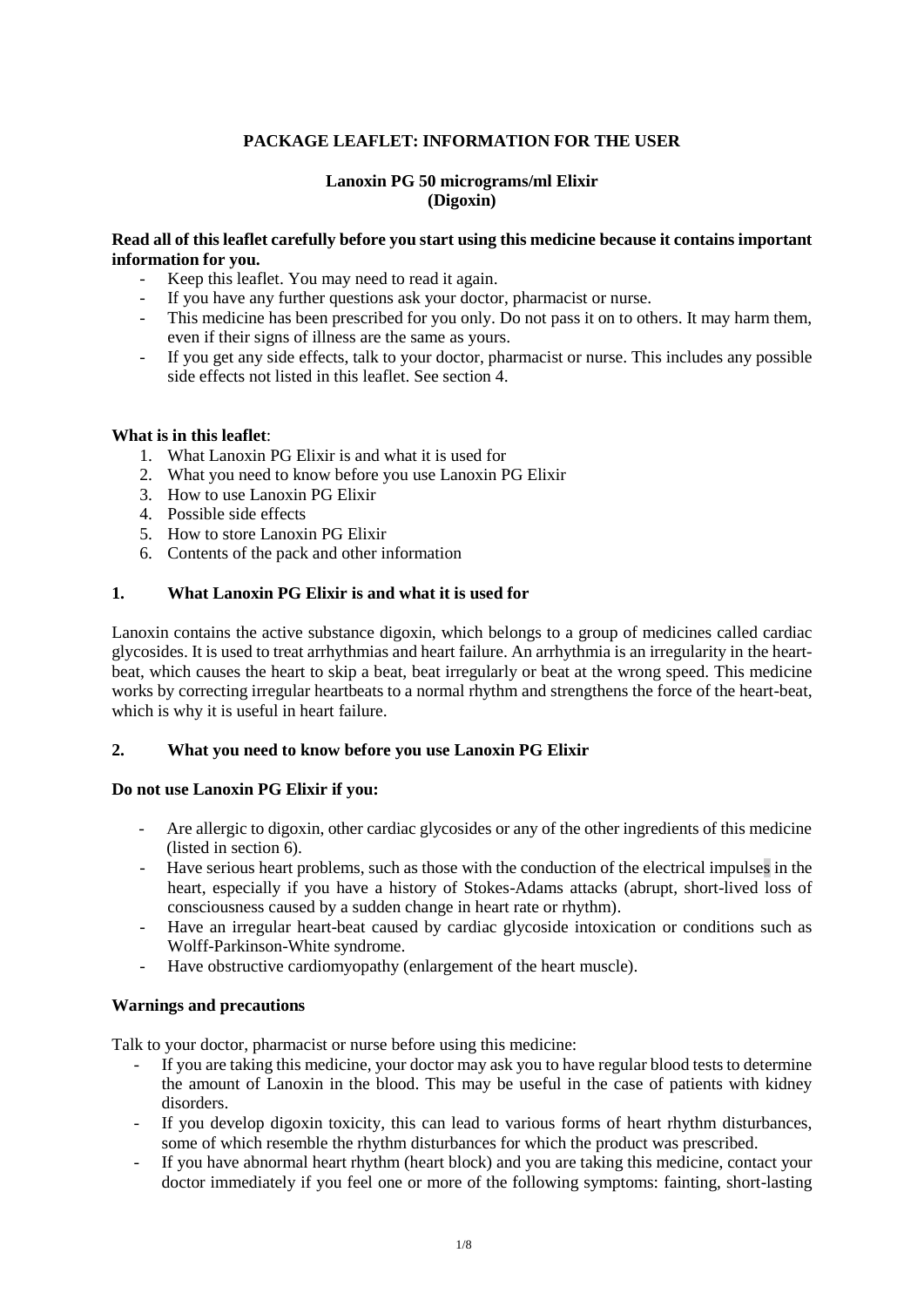loss of consciousness, dizziness or light-headedness, fatigue (tiredness), shortness of breath, chest pain, irregular heart-beat or confusion.

- If you have a sinoatrial disorder (a disorder in the conduction of electrical impulses in the heart such as Sick Sinus Syndrome), in some patients with a sinoatrial disorder this medicine can cause a slow and/or irregular heart-beat. Sometimes this will cause tiredness, weakness and dizziness and when your heartbeat is very slow you may faint.
- If you have recently suffered a heart attack.
- When heart failure occurs along with the collection of an abnormal protein in the heart tissue (cardiac amyloidosis), an alternative therapy may be prescribed by the doctor.
- If you have myocarditis (inflammation of the heart muscle) this may cause vasoconstriction (narrowing of the blood vessels) on rare occasions. Your doctor may prescribe you a different medicine.
- If you have Beri-beri disease (caused by a vitamin B1 deficiency).
- If you have constrictive pericarditis (inflammation of the sac which contains the heart).
- If you are taking diuretics (drugs which promote urine production and help reduce the amount of water in your body) with or without an ACE inhibitor (mainly used to treat high blood pressure), your doctor will prescribe a lower dose of Lanoxin. Do not stop taking Lanoxin without talking to your doctor.
- If you have a heart test called an ECG (electrocardiogram), tell the person doing the test that you are taking Lanoxin as it can affect the meaning of the results.
- If you have severe respiratory (lung) disease (as you may have an increased sensitivity to Lanoxin).
- If you have low levels of oxygen reaching certain parts of your body, low levels of potassium, abnormally low levels of magnesium or increased levels of calcium in your blood.
- If you have thyroid disease (such as an under-active or over-active thyroid) as you might require changes in the dose of this medicine).
- If you have malabsorption syndrome (you cannot absorb minerals from your food properly) or if you have ever had gastro-intestinal reconstruction surgery.
- If you will receive electric shock treatment to correct an abnormal heart-beat.

## **Other medicines and Lanoxin PG Elixir**

Tell your doctor or pharmacist if you are taking, have recently taken or might take any other medicines. Taking several medicines can sometimes have harmful consequences or lead to unwanted interactions.

Sensitivity to Lanoxin can be increased by medicines which lower the level of potassium in the blood. These include:

- diuretics
- lithium salts (antidepressants)
- corticosteroid based products
- carbenoxolone (a product which strengthens the gastric mucosa)

The following medicines increase the level of Lanoxin in the blood, which can increase the risk of toxicity:

- certain products which affect the heart: amiodarone, flecainide, prazosin, propafenone, quinidine,
- canagliflozin (used to treat of type 2 diabetes mellitus),
- certain antibiotics: erythromycin, clarithromycin, tetracycline, gentamicin, trimethoprim
- $d$ aclatasvir (used in combination with other medications to treat hepatitis C),
- flibanserin (used to treat low sexual desire in women who have not gone through menopause),
- isavuconazole (used to treat fungal infections),
- itraconazole (used to treat fungal infections),
- ivacaftor (used to treat cystic fibrosis),
- spironolactone (a drug which increases the amount of urine you produce),
- alprazolam (a sedative which may be used to treat anxiety),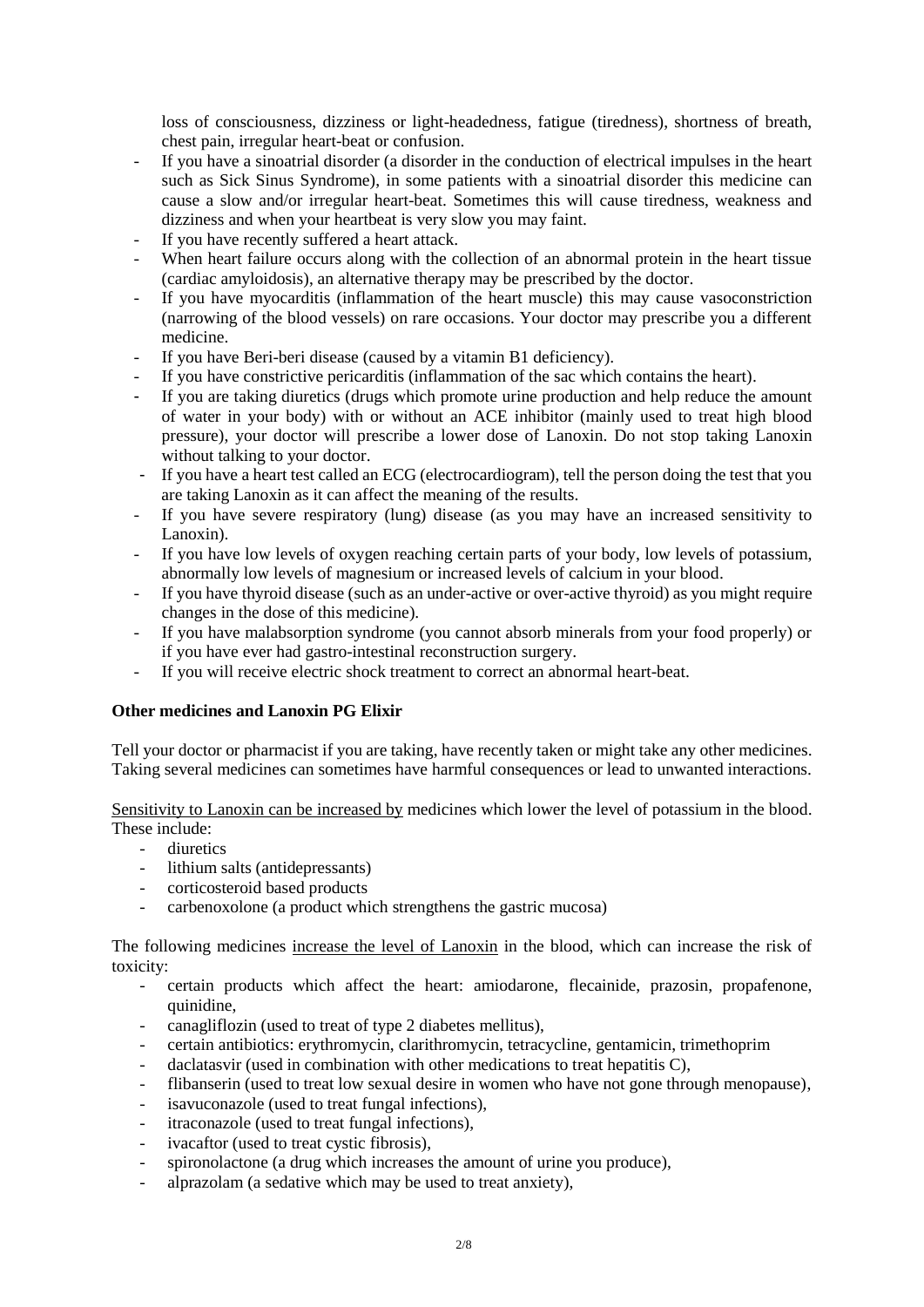- indomethacin (used to treat inflammation),
- quinine (may be used to prevent malaria infection),
- propantheline (used to prevent muscle spasms),
- mirabegron (used to treat overactive bladder that causes a sudden urge to urinate resulting in involuntary loss of urine),
- nefazodone (an antidepressant),
- atorvastatin (lowers blood cholesterol),
- cyclosporine (an immunosuppressant often used to prevent transplant rejection),
- epoprostenol (used to treat pulmonary arterial hypertension),
- tolvaptan (used to treat low blood sodium levels) ,
- conivaptan (used to treat low blood sodium levels),
- carvedilol (used to treat mild to severe congestive heart failure and high blood pressure),
- ritonavir (used to treat HIV infection and AIDS).
- taleprevir (used to treat hepatitis C infection),
- dronedarone (used to treat irregular heart-beat),
- ranolazine (used to treat chest pain),
- simeprevir (used in combination with other medications to treat hepatitis C).
- telmisartan (used to treat high blood pressure),
- lapatinib (used to treat breast cancer),
- ticagrelor (used to prevent heart attack or stroke),
- verapamil (used to treat high blood pressure),
- felodipine (used to treat high blood pressure),
- tiapamil (used to treat chest pain),
- vandetanib (used to treat certain cancers of the thyroid gland),
- velpatasvir (used in combination with other medications to treat hepatitis C),
- P-glycoprotein inhibitors.
- Venetoclax (used to treat patients with chronic lymphocytic leukaemia)
- Vemurafenib (used to treat adult patients with a type of cancer called melanoma)
- Proton pump inhibitors (PPIs) (used to relieve symptoms of acid reflux, or gastroesophageal reflux disease (GERD)

The following medicines may increase or have no effect on the levels of Lanoxin in the blood:

- nifedipine, diltiazem, angiotensin receptor blockers (ARBs) and ACE inhibitors (used to treat high blood pressure and congestive heart failure),
- non-steroidal anti-inflammatory drugs (NSAIDs) and cyclooxygenase-2 enzyme (COX-2) inhibitors (used to treat pain and inflammation).

If you have heart failure and are taking sennosides (increase the amount of stools you produce to help you have bowel movements) along with Lanoxin you may have a moderately increased risk of Lanoxin toxicity.

The following medicines reduce the level of Lanoxin in the blood:

- antacids (used to treat gastric acidity),
- some bulk-forming laxatives (increase the amount of stools you produce to help you have bowel movements),
- kaolin-pectin (used to treat diarrhoea),
- acarbose (used to treat some types of diabetes),
- certain antibiotics: neomycin, penicillamine, rifampicin,
- some cytostatic drugs (used as chemotherapy for cancer treatment),
- metoclopramide (a product for treating nausea and vomiting).
- sulfasalazine (a product to counteract inflammatory diseases of the intestine),
- adrenaline (used to treat severe allergic reactions).
- salbutamol (a product used to treat asthma),
- colestyramine (lowers blood cholesterol),
- phenytoin (used to treat epilepsy),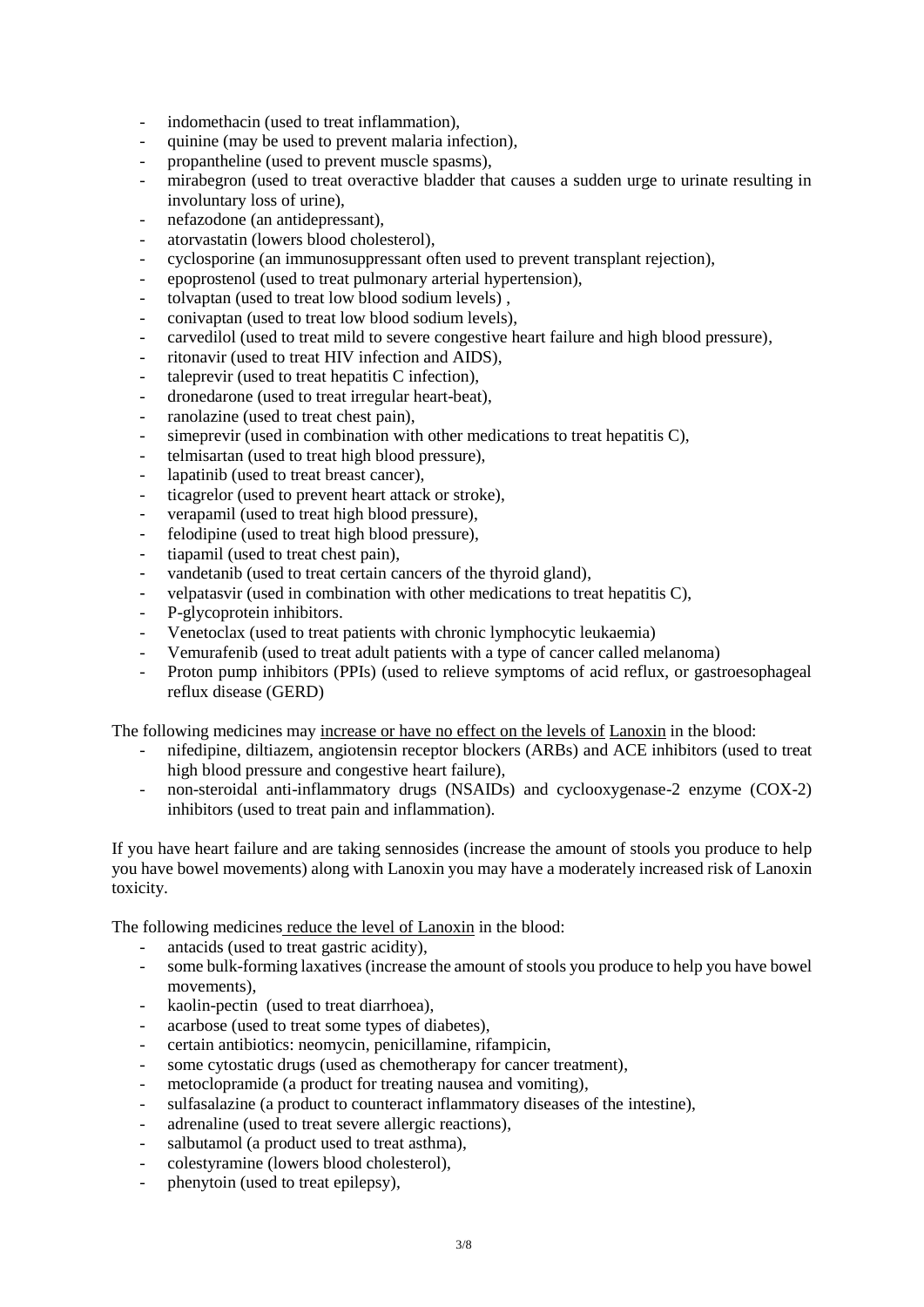- St. John's wort (*Hypericum perforatum*) (used to treat depression),
- bupropion (used to treat depression),
- P-glycoprotein inducers,
- supplemental enteral nutrition (being fed by a feeding tube).

If you are taking digoxin along with the following medicines you may have an increased risk of irregular heart rhythm:

- intravenous calcium
- **betablockers**
- sympathomimetics (used to treat heart attack and low blood pressure),

If you are taking Lanoxin and suxamethonium (used to help muscle relaxation and treat short-term paralysis), you may have an increased risk of high potassium levels in the blood.

## **Lanoxin PG Elixir with food and drink**

This medicine may be taken on an empty stomach or with most meals. However, you should avoid taking Lanoxin PG Elixir with foods that are high in fibre, also known as 'dietary fibre,' because the level of Lanoxin absorbed by the body can be reduced.

## **Pregnancy, breastfeeding and fertility**

Pregnancy

Your doctor will prescribe this medicine with caution during pregnancy.

You may require a higher dose of this medicine if you are pregnant.

This medicine could be given to the mother to treat abnormally high heart rate and congestive heart failure in the unborn child.

Side effects of Lanoxin treatment affecting the mother may also affect the unborn child.

#### Breastfeeding

This medicine is excreted in breast milk, but in very small amounts. Therefore, this medicine can be used by women who are breast-feeding.

Fertility

There is no information available on the effect of Lanoxin on fertility.

If you are pregnant or breast-feeding, think you may be pregnant or are planning to have a baby, ask your doctor or pharmacist for advice before taking this medicine.

## **Driving and using machines**

Since dizziness and blurred or yellow vision have been reported, you should exercise caution before driving a vehicle, using machinery or participating in dangerous activities.

## **Lanoxin PG Elixir contains methyl parahydroxybenzoate (E218), sucrose, ethanol and sodium**

Methyl parahydroxybenzoate (E218):

• May cause allergic reactions (possibly delayed).

Sucrose:

 Lanoxin PG Elixir contains less 0.3 g of sucrose in each ml of oral solution, i.e. 1.5 g of sucrose in a 5 ml (0.25 mg digoxin) dose. Depending on the dose the amount of sucrose will vary. If you have been told by your doctor that you have an intolerance to some sugars, contact your doctor before taking this medicine. Ask your doctor to explain this further if your child is taking this medicine. May be harmful to teeth.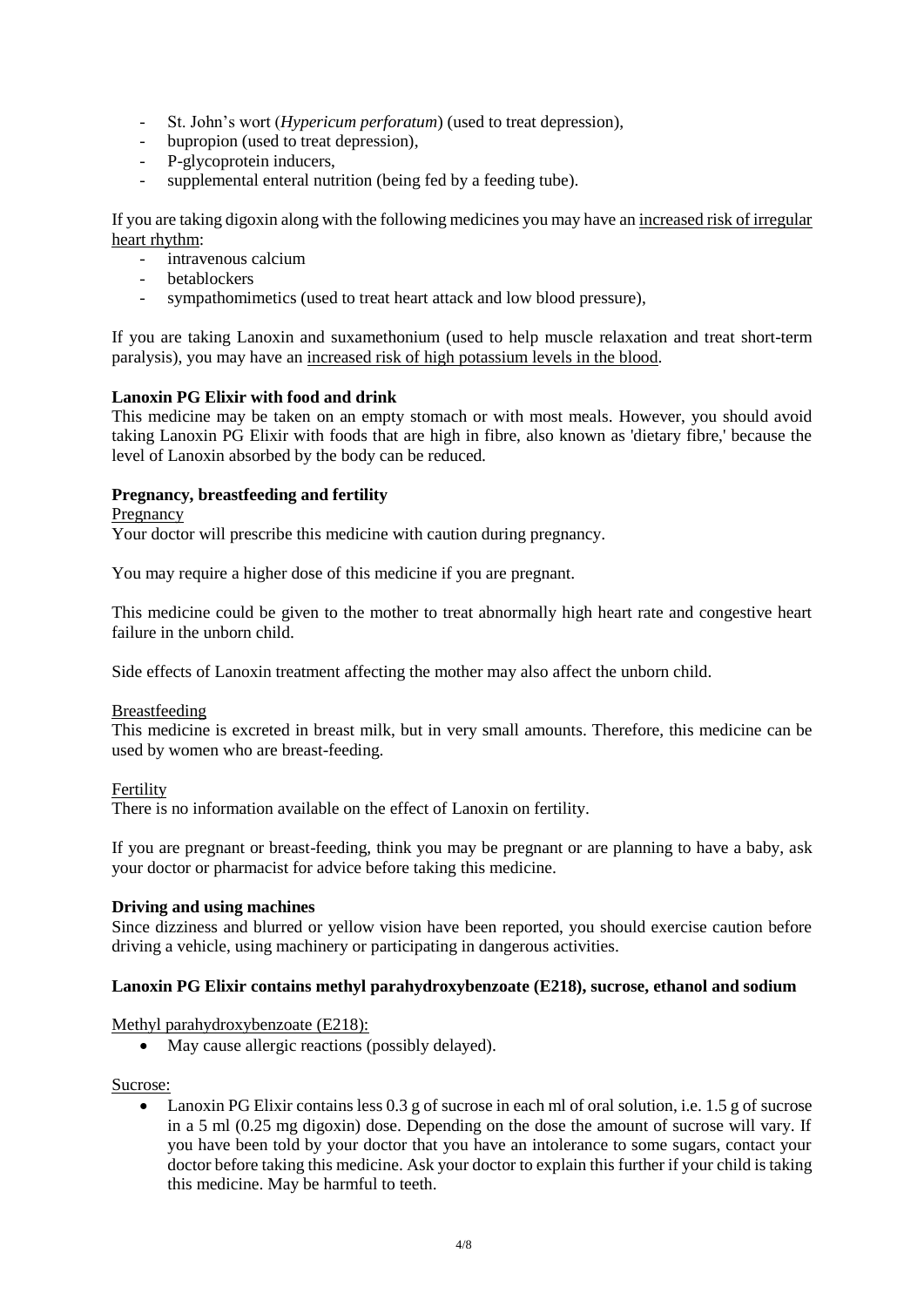## Ethanol:

• Lanoxin PG Elixir contains less than 0.1 ml of ethanol (alcohol) in each ml of oral solution, i.e. up to 0.44 g of ethanol in a 5 ml (0.25 mg digoxin) dose which is equivalent to less than 12.5 ml (less than 3 teaspoons) beer, less than 4.5 ml (less than one teaspoon) wine per 0.25 mg digoxin dose. Depending on the dose the amount of ethanol will vary. Ask your doctor to explain this further if your child is taking this medicine. Harmful to those suffering from alcoholism. To be taken into account in pregnant or breast-feeding woman, children and highrisk groups such as patients with liver disease, or epilepsy.

## Sodium:

- Adults and children over 10 years: This medicine contains 38.019 mg sodium (main component of cooking/table salt), or less, in each dose. This is equivalent to 1.9 % of the recommended maximum daily dietary intake of sodium for an adult.
- Children under 10 years: This medicine contains less than 1 mmol sodium (23 mg) per 1 ml of oral solution, that is to say essentially 'sodium-free'.

## **3. How to take Lanoxin PG Elixir**

This medicine is available as an oral solution which is taken orally.

Lanoxin PG Elixir, 0.05 mg in 1 ml, is supplied with a graduated pipette and this should be used for measurement of all doses.

Lanoxin PG Elixir should not be diluted.

Always use this medicine exactly as your doctor has told you. Check with your doctor if you are not sure.

Your doctor will have decided how much of this medicine is right for you:

- It depends on what heart problem you have and how serious it is
- It also depends on your age, weight and how well your kidneys work
- While you are taking this medicine, your doctor will take regular blood tests. This is to determine how you are responding to treatment.
- Your doctor will adjust your dose based on your blood test results and on how you are responding to treatment. This is why you must strictly adhere to the treatment course prescribed by your doctor.
- If you have taken another cardiac glycoside in the past 2 weeks, your doctor may prescribe a lower dose.
- If you feel that the effect of this medicine is too strong or too weak, talk to your doctor or pharmacist.

## Taking this medicine

You usually take this medicine in two stages:

- Stage 1 loading dose
- The loading dose gets your Lanoxin levels up to the correct level quickly. You will either:
- take one large single dose and then begin your maintenance dose or
- take a smaller dose each day for a week and then begin your maintenance dose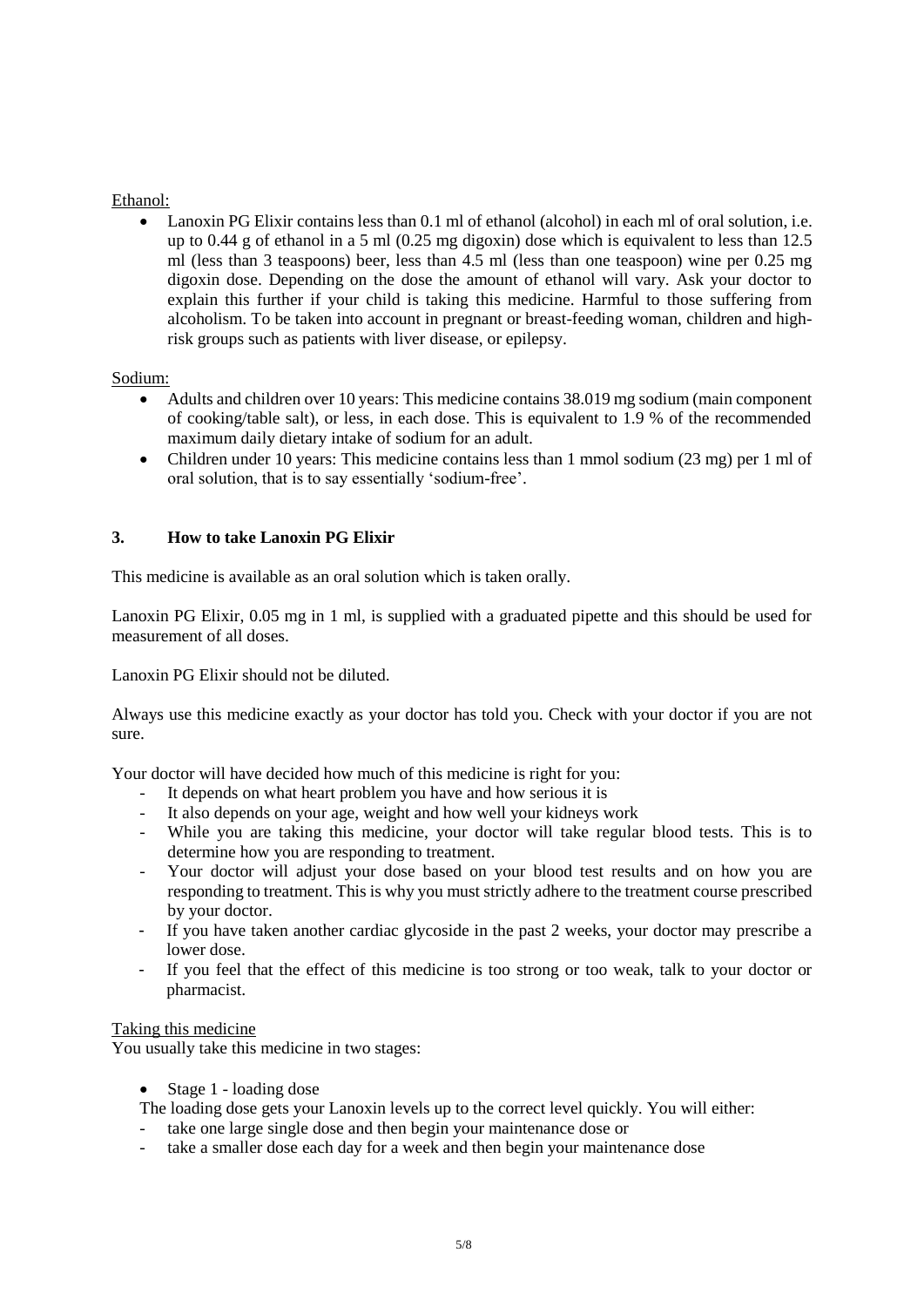• Stage 2 - maintenance dose

After your loading dose you will take a much smaller dose every day, until your doctor tells you to stop.

Adults and children over 10 years

- loading dose
	- Usually between 0.75 and 1.5 mg as a single dose
	- For some patients, this may be given in divided doses 6 hours apart
	- Alternatively, between 0.25 and 0.75 mg may be given each day for a week
- maintenance dose
	- Your doctor will decide this, depending on your response to this medicine
	- It is usually between  $0.125$  and  $0.25$  mg daily

## Children under 10 years

- loading dose
	- This is worked out using your child's weight
	- Usually between 0.025 and 0.045 mg per kg of body weight
	- This should be given in divided doses between 4 and 8 hours apart
- maintenance dose
	- The doctor will decide this, depending on your child's response to Lanoxin
	- It is usually a  $1/5$  (fifth) or a  $1/4$  (quarter) of the loading dose, to be taken daily

## Elderly

Elderly people may be given a lower dose than the usual adult dose. This is because older people may have reduced kidney function. Your doctor will check the levels of Lanoxin in your blood and may change your dose if necessary.

## **If you use more Lanoxin PG Elixir than you should**

If you have taken too much Lanoxin PG Elixir or a child has taken the medicine by accident, contact your doctor, hospital or poison centre to evaluate the risks and get more information.

The main symptoms of Lanoxin toxicity are heart rhythm disturbances and gastrointestinal symptoms which may happen before heart rhythm disturbances. Gastrointestinal symptoms include loss of appetite, nausea and vomiting. Other symptoms of Lanoxin toxicity include dizziness, fatigue, a general feeling of being unwell and various neurological disturbances including visual disturbances (more yellow-green than usual). The neurological and visual symptoms may persist even after other signs of toxicity have been resolved. In chronic toxicity, non-heart related symptoms, such as weakness and a general feeling of being unwell, may be the main symptoms.

## **If you forget to use Lanoxin PG Elixir**

Do not take a double dose to make up for the forgotten dose.

## **If you stop using Lanoxin PG Elixir**

Your doctor will tell you how long you should take Lanoxin. Do not stop your treatment early without consulting your doctor.

If you have any further questions on the use of this medicine, ask your doctor or pharmacist.

## **4. Possible side effects**

Like all medicines, this medicine can cause side effects, although not everybody gets them.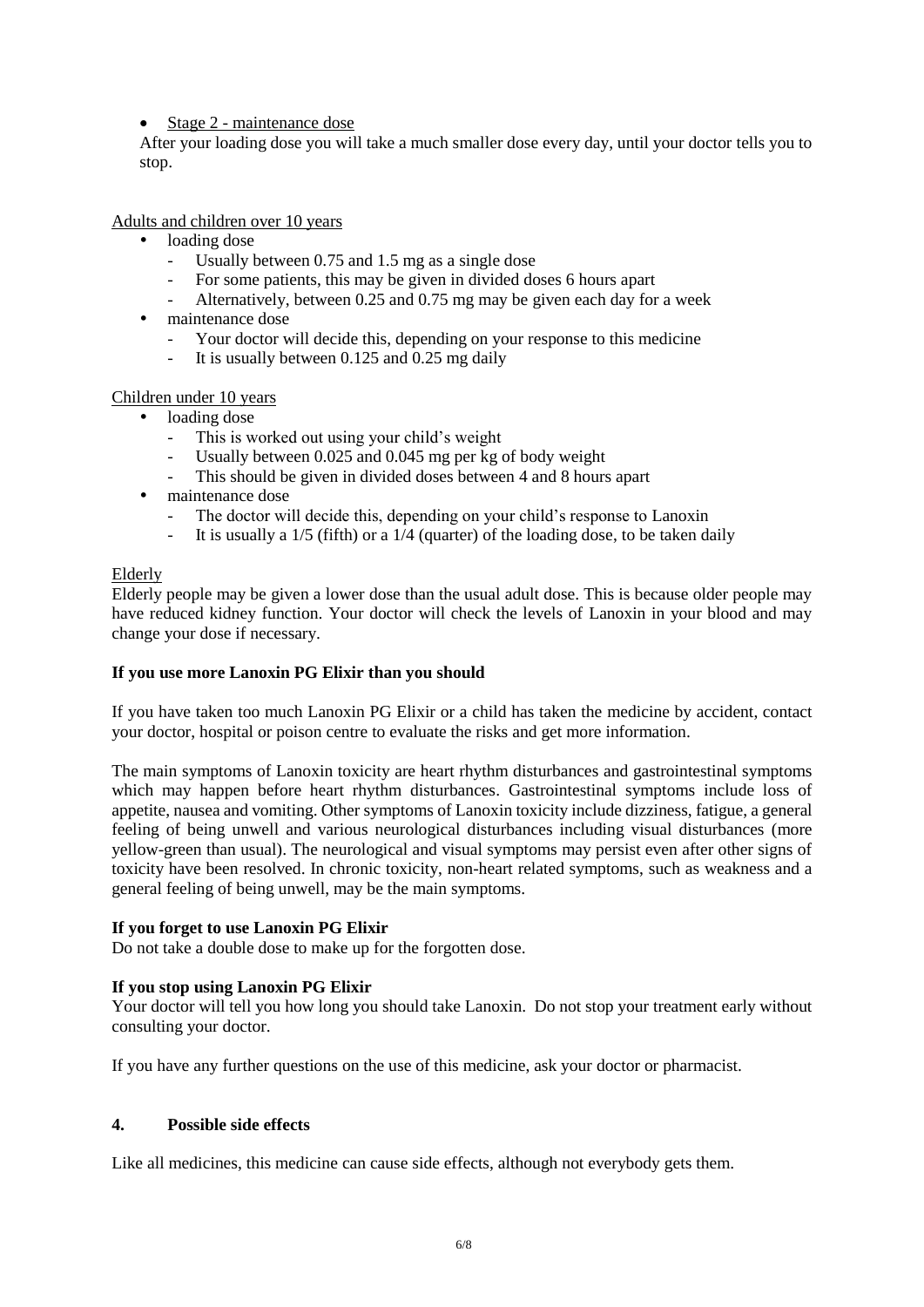If you get any of the following, talk to your specialist doctor straight away or seek urgent medical advice:

Very rare (may affect up to 1 in 10,000 people)

palpitations, chest pain, shortness of breath or sweating. These can be symptoms of a serious heart problem caused by new irregular heartbeats

Other side effects may include:

Common (may affect up to 1 in 10 people)

- allergic reactions of the skin may occur (rash, urticaria)
- abnormal heart-beat
- nausea, vomiting, diarrhoea
- central nervous system disturbances such as dizziness
- visual disturbances (blurred or yellow vision)

Uncommon (may affect up to 1 in 100 people)

- depression

Very rare (may affect up to 1 in 10,000 people)

- decrease in blood platelets (symptoms include bruises and nose bleeds)
- loss of appetite (anorexia)
- psychosis, apathy, confusion
- headache
- stomach pain caused by lack of blood supply or damage to your intestines (ischaemia and necrosis)
- enlarged breast tissue in men (gynaecomastia)
- lack of energy (fatigue), a general feeling of being unwell and weakness

## **Reporting of side effects**

If you get any side effects, talk to your doctor, pharmacist or nurse. This includes any possible side effects not listed in this leaflet. You can also report side effects directly via the national reporting system:

HPRA Pharmacovigilance Earlsfort Terrace IRL - Dublin 2 Tel: +353 1 6764971 Fax: +353 1 6762517 Website: [www.hpra.ie](http://www.hpra.ie/) e-mail: [medsafety@hpra.ie](mailto:medsafety@hpra.ie) By reporting side effects, you can help provide more information on the safety of medicine.

# **5. How to store Lanoxin PG Elixir**

Keep this medicine out of the sight and reach of children.

Do not use this medicine after the expiry date which is stated on the label or carton. The expiry date refers to the last day of that month.

Once opened, use within 12 days.

Do not store above 25°C. Store in the original container in order to protect from light.

Do not use this medicine if you notice any visible signs of deterioration.

Do not throw away any medicines via wastewater or household waste. Ask your pharmacist how to throw away medicines you no longer use. These measures will help protect the environment.

## **6. Contents of the pack and other information**